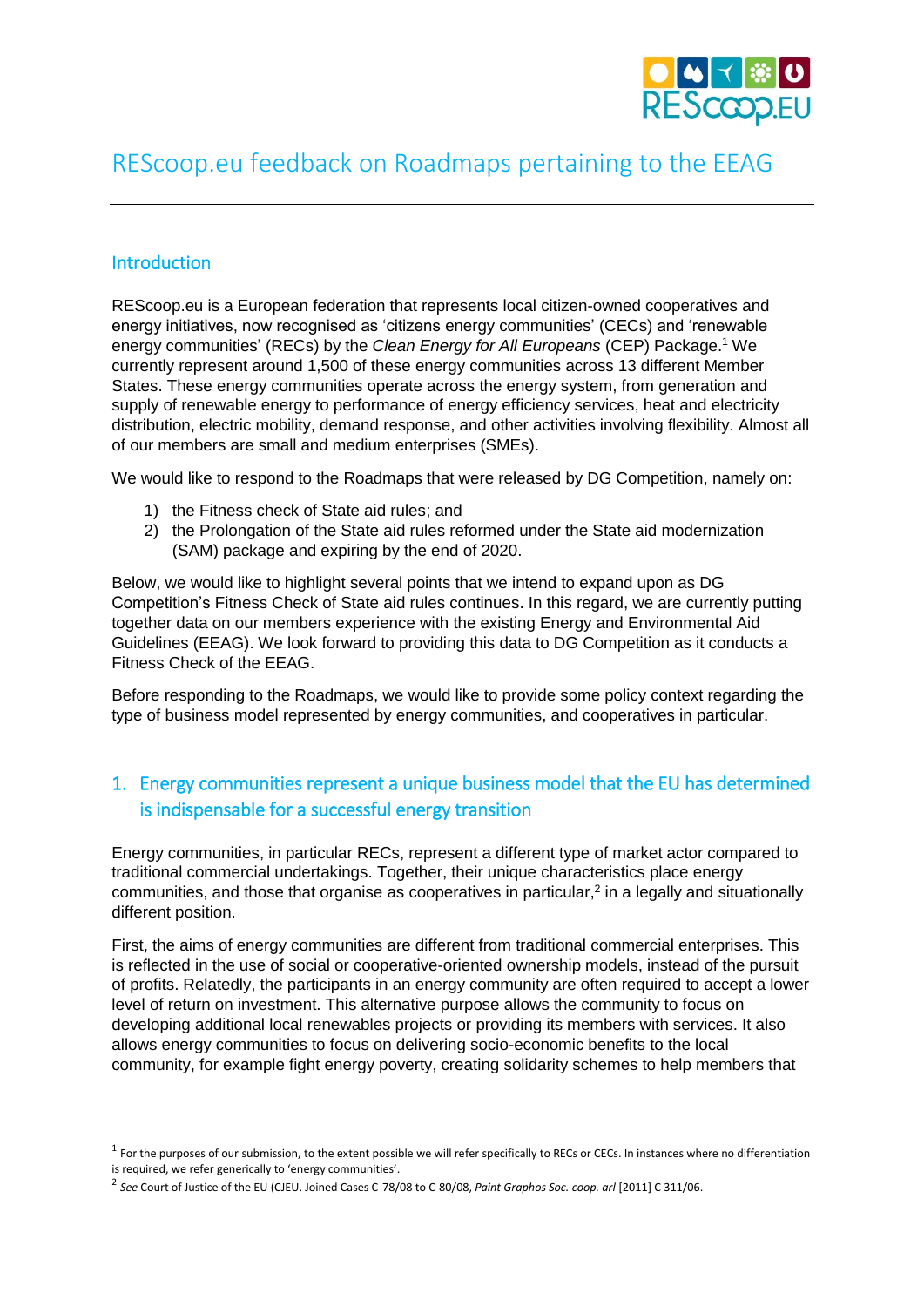

are vulnerable, fund education initiatives on energy, or invest in/renovate local infrastructure, such as public buildings.

Second, energy communities operate internal ownership and governance structures based on voluntary, open and democratic (or autonomous) decision-making based on the one-person-onevote principle. Cooperatives in particular integrate a set of seven *International Cooperative Alliance Principles*. <sup>3</sup> This model is advantageous in that it promotes benefits that energy communities provide. At the same time, however, this particular governance model presents challenges for energy communities in terms of decision-making efficiency, and obtaining finance for their activities.

Third, energy communities are often organised at local level through the dedicated commitment of individuals, which may or may not have expertise in the energy field. Because of their start-up nature, they often rely on limited paid staff or volunteers. Therefore, energy communities often experience difficulties navigating complex administrative procedures and engaging with distribution system operators and regulators.

The new CEP explicitly acknowledges the unique characteristics of energy communities, citing them as providing added value in terms of different environmental, economic and social benefits, as well as challenges in operating in the market. The Provisional Agreement on the Recast Electricity Directive acknowledges the alternative purpose of CECs, stating that "Community energy initiatives focus primarily on providing affordable energy of a specific kind, such as renewable energy, for their members or shareholders rather than prioritising profit-making like a traditional energy company."<sup>4</sup> Furthermore, it acknowledges that:

*"Citizens energy communities constitute a new type of entity due to their membership structure, governance requirements and purpose. They should be allowed to operate on the market on a level-playing field without distorting competition subject to rights and obligations as the other electricity undertakings in a non-discriminatory and proportionate manner."<sup>5</sup>*

Furthermore, Directive 2018/2001 (Recast Renewable Energy Directive) states that the specific characteristics of RECs, including size, ownership structure, and their number of projects "can hamper their competition on an equal footing with large-scale players."<sup>6</sup>

The Commission based its proposals for a new EU framework for energy communities on the premise that acknowledgment and support for particular forms of citizen ownership and involvement in the market is necessary to successfully transition Europe to a to a clean, decarbonised energy system. In particular, the Renewable Energy Directive acknowledges that RECs help address socio-economic issues such as energy poverty, and allow those that could not otherwise be able participate in the energy transition, such as vulnerable consumers and tenants.<sup>7</sup> The Directive also notes that RECs add value in many different ways, including enhancing local acceptance of new renewables projects, increasing the amount of capital available for local investment, choice for consumers, and greater participation by citizens in the energy transition.<sup>8</sup>

**.** 

<sup>3</sup> International Cooperative Alliance. *Cooperative identity, values and principles*. Available at: [https://www.ica.coop/en/cooperatives/cooperative-identity.](https://www.ica.coop/en/cooperatives/cooperative-identity)

<sup>&</sup>lt;sup>4</sup> Provisional agreement between the European Parliament and the Council on Directive (EU 2019/.... Of the European Parliament and of the Council on common rules for the internal market in electricity (recast) (Provisionally Agreed Electricity Directive), Recital 30.

<sup>5</sup> Provisionally Agreed Electricity Directive, Recital 30c.

<sup>6</sup> Directive (EU) 2018/2001 of the European Parliament and of the Council of 11 December 2018 on the promotion of the use of energy from renewable sources (recast) OJ L328/82, 21.12.2018 (Recast Renewable Energy Directive), Recital 71.

<sup>7</sup> Recast Renewable Energy Directive, Recital 67.

<sup>8</sup> Recast Renewable Energy Directive, Recital 70.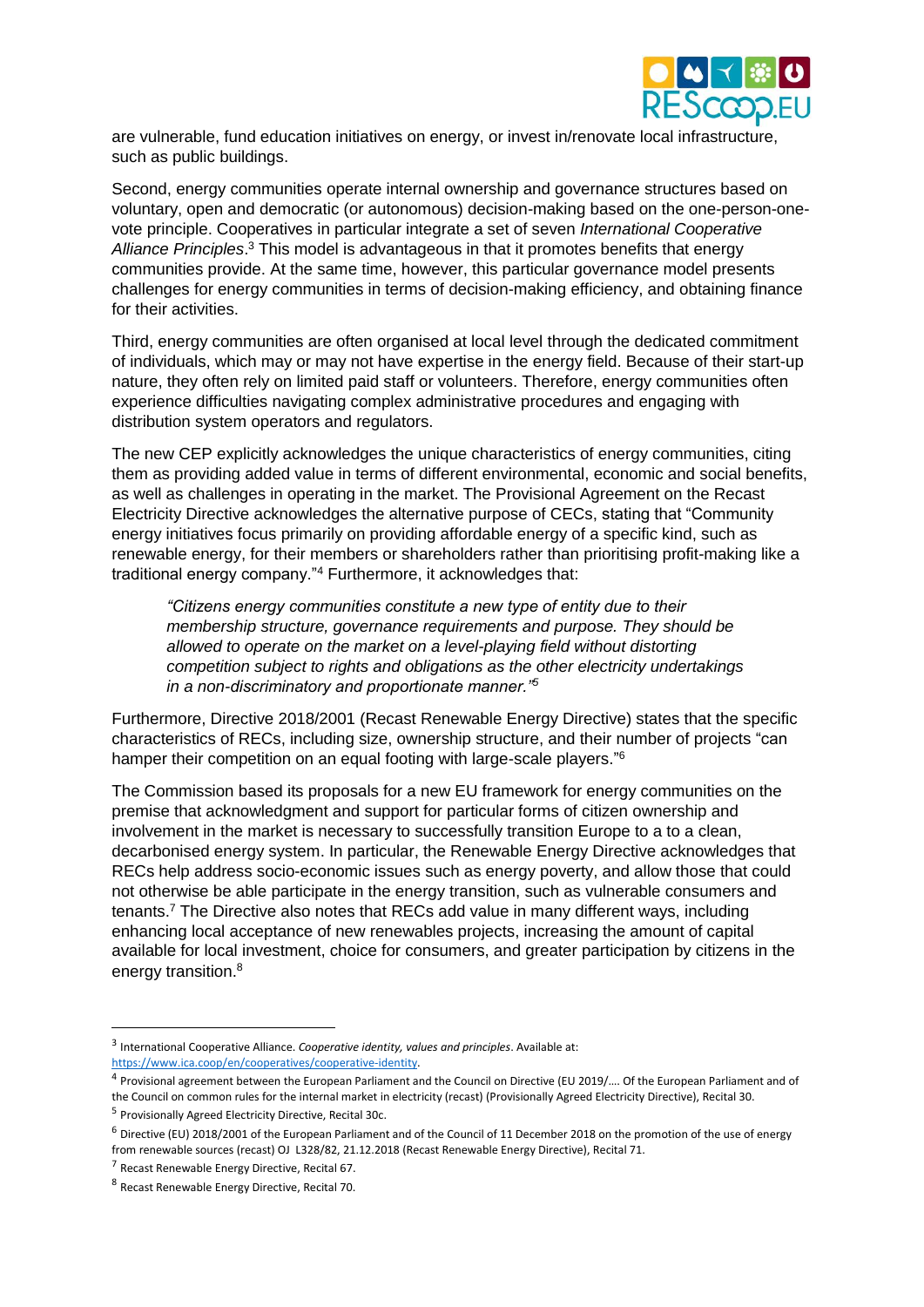

For the above reasons, the Provisional Agreement on the Recast Electricity Directive and the Recast Renewable Energy Directive aim to promote and support the development of energy communities by ensuring a level playing field so they are able to participate in the energy market along with other market actors.

#### 2. Fitness check of State aid rules

1

At the moment, RECs, are disadvantaged because of the existing EEAG. Specifically, the EEAG's move to eliminate fixed forms of remuneration (e.g. feed-in tariffs, or FiTs) in exchange for market-based tendering/auctions has made it much more difficult for RECs to finance renewable projects. While the EEAG adopts thresholds exempting smaller projects, it fails to provide sufficient space for RECs. This is largely due to the fact that RECs did not have any explicit acknowledgment in EU policy, or the EEAG itself, when they were adopted.

It is well known that auctions/tenders pose significant barriers to participation from smaller players.<sup>9</sup> However, RECs experience significant difficulties raising finance for projects and participating in tenders due to other unique characteristics, not just size. For instance, due to their local nature, they rely largely on finance from local members, who are mostly households and small businesses. They also lack decision-making efficiency due to their democratic decision-making structures. In addition, their reliance on volunteers or part-time staff prevents them from operating as efficiently as other project developers. Furthermore, young RECs are unable to spread higher risk across multiple projects, because they have a very small or nonexistent portfolio of projects to hedge risk against. Lastly, many citizens are unable or unwilling to take on the risk of financing sunk costs for feasibility studies, permits and other administrative procedures without certainty of success, or to meet high participation criteria.

RECs can compete successfully in tenders. However, this is usually the case where tender criteria go beyond least-cost approaches and include other criteria such as citizen participation and local community benefits. Such an approach has existed for some time in local municipal tenders to develop renewables in Belgium, with relative success for RECs there.<sup>10</sup>

While the existing EEAG make special provisions for small renewable energy projects, the thresholds that are established place artificial limitations on the size of projects, regardless of the project's ownership or objectives. It also fails to acknowledge the challenges that energy communities face in participating in tenders and auctions, regardless of whether they are small or medium-sized. The EEAG's thresholds have in some cases prevented Member States from expanding support schemes for community projects, such as in the UK. In other instances, they have been used by Member States to place stricter requirements on energy communities to participate in tenders, such as in Germany.

During its fitness check, we expect DG Competition to look closely at the role RECs play in the market, their potential to contribute to EU climate and energy policy objectives, and the unique challenges that they face in participating in auctions and tenders, based on the characteristics that differentiate them from traditional commercial undertakings. We hope that based on this assessment, DG Competition will consider raising the thresholds that exist under the current

<sup>&</sup>lt;sup>9</sup> Ecofys (2013). *Design features of support schemes for renewable electricity, Task 2 report within the European Project "Cooperation* between EU MS under the Renewable Energy Directive and interaction with support schemes"; IRENA (2015). "Renewable Energy Auctions: A Guide to Design"; and AURES (2016). "Recommendations on the role of auctions in a new renewable energy directive". <sup>10</sup> REScoop MECISE (2019). *Mobilising European Citizens to Invest in Sustainable Energy: Final results oriented report of the REScoop MECISE Horizon 2020 Project*, p 57. Available at: [https://uploads.strikinglycdn.com/files/d6207111-e449-4d97-957e-](https://uploads.strikinglycdn.com/files/d6207111-e449-4d97-957e-0f89d5ba91fd/Mobilising%20European%20Citizens%20to%20Invest%20in%20Sustainable%20Energy.pdf)[0f89d5ba91fd/Mobilising%20European%20Citizens%20to%20Invest%20in%20Sustainable%20Energy.pdf.](https://uploads.strikinglycdn.com/files/d6207111-e449-4d97-957e-0f89d5ba91fd/Mobilising%20European%20Citizens%20to%20Invest%20in%20Sustainable%20Energy.pdf)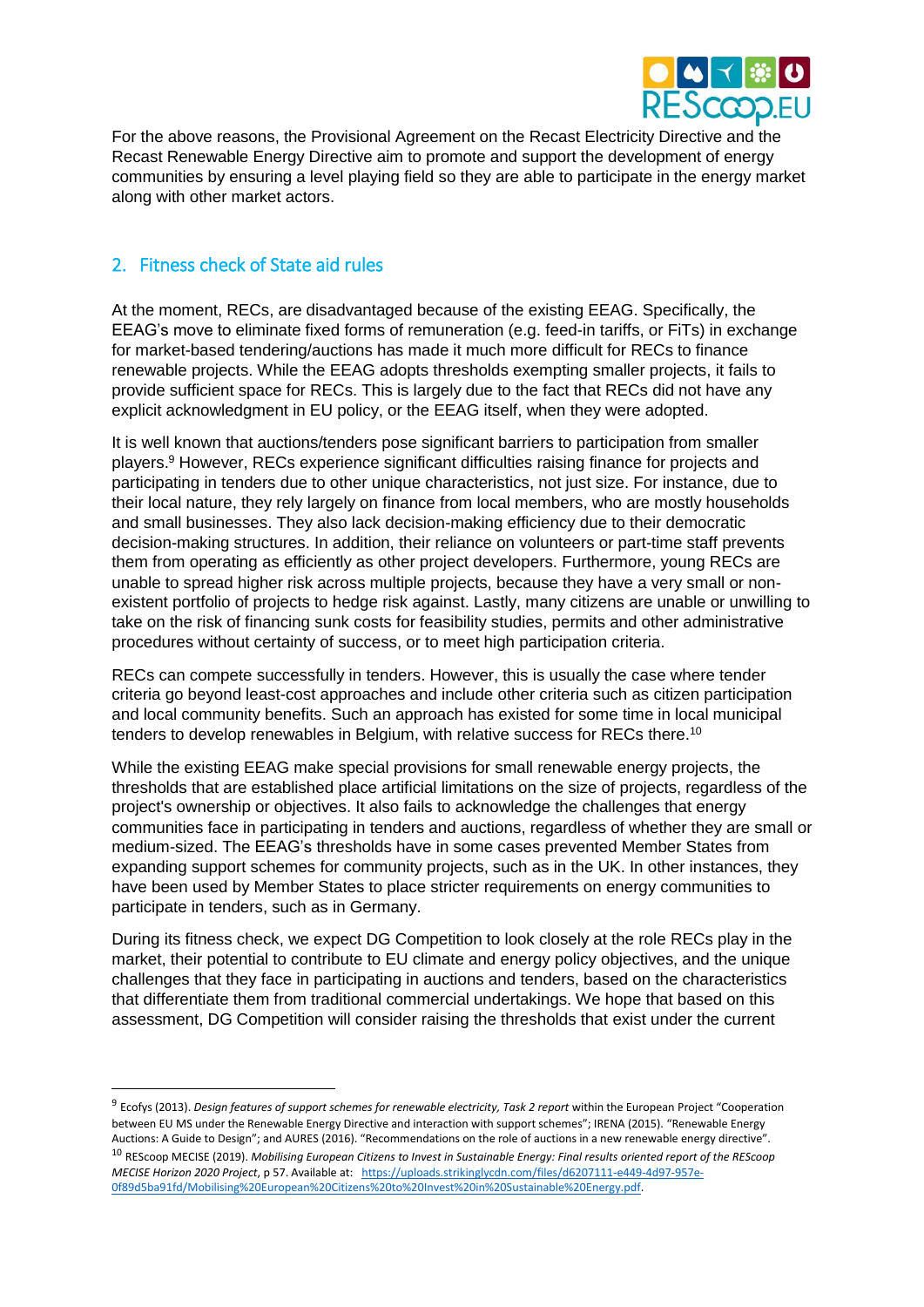

EEAG, in particular for solar photovoltaics, that exempt smaller renewables generation installations from participating in tenders and auctions.

## 3. Prolongation of state aid rules under the state aid modernization package expiring end of 2020

The EEAG need to support delivery of the EU's climate and energy objectives. In its original *Communication on a Framework Strategy for a Resilient Energy with a Forward-Looking Climate Change Policy*, the Commission stated unequivocally that citizens should be at its core, "where citizens take ownership of the energy transition, benefit from new technologies to reduce their bills, participate actively in the market, and where vulnerable consumers are protected."<sup>11</sup>

Based on its vision for an Energy Union, the Commission made giving a fair deal to consumers one of the goals of its proposed CEP.<sup>12</sup> To achieve this goal, the Commission proposed a broad, overarching legal framework to support citizens to get involved across the energy market – both individually and collectively. Specifically, the CEP acknowledges and defines 'active customers', 'renewables self-consumers', 'renewable energy communities', and 'citizens energy communities'. Based on these definitions, the CEP establishes a set of clear rights and responsibilities, as well as requiring Member States to set up enabling national frameworks to promote their development through a level playing field. For RECs in particular, the Recast Renewable Energy Directive aims to provide special support to promote their development at national level.

The existing EEAG will need to be amended to fit the new context of the CEP, including its intent to ensure citizens can participate both individually and collectively through energy communities across the energy market. In particular, the revisions of the EEAG will need to support and reinforce the national enabling frameworks that Member States will be required to put in place for RECs. Specifically, this framework should ensure:

*"(a) unjustified regulatory and administrative barriers to renewable energy communities are removed;*

*(b) renewable energy communities that supply energy or provide aggregation or other commercial energy services are subject to the provisions relevant for such activities;*

*(c) the relevant distribution system operator cooperates with renewable energy communities to facilitate energy transfers within renewable energy communities;*

*(d) renewable energy communities are subject to fair, proportionate and transparent procedures, including registration and licensing procedures, and cost-reflective network charges, as well as relevant charges, levies and taxes, ensuring that they contribute, in an adequate, fair and balanced way, to the overall cost sharing of the system in line with a transparent cost-benefit analysis of distributed energy sources developed by the national competent authorities;*

*(e) renewable energy communities are not subject to discriminatory treatment with regard to their activities, rights and obligations as final customers,* 

 $\overline{a}$ 

<sup>&</sup>lt;sup>11</sup> European Commission (2015). Communication on a Framework Strategy for a Resilient Energy Union with a Forward-Looking Climate Change Policy. 25.2.2015, COM(2015) 80 final.

<sup>12</sup> European Commission (2016). Communication on Clean Energy for All Europeans. 30.11.2016, COM(2016) 860 final.